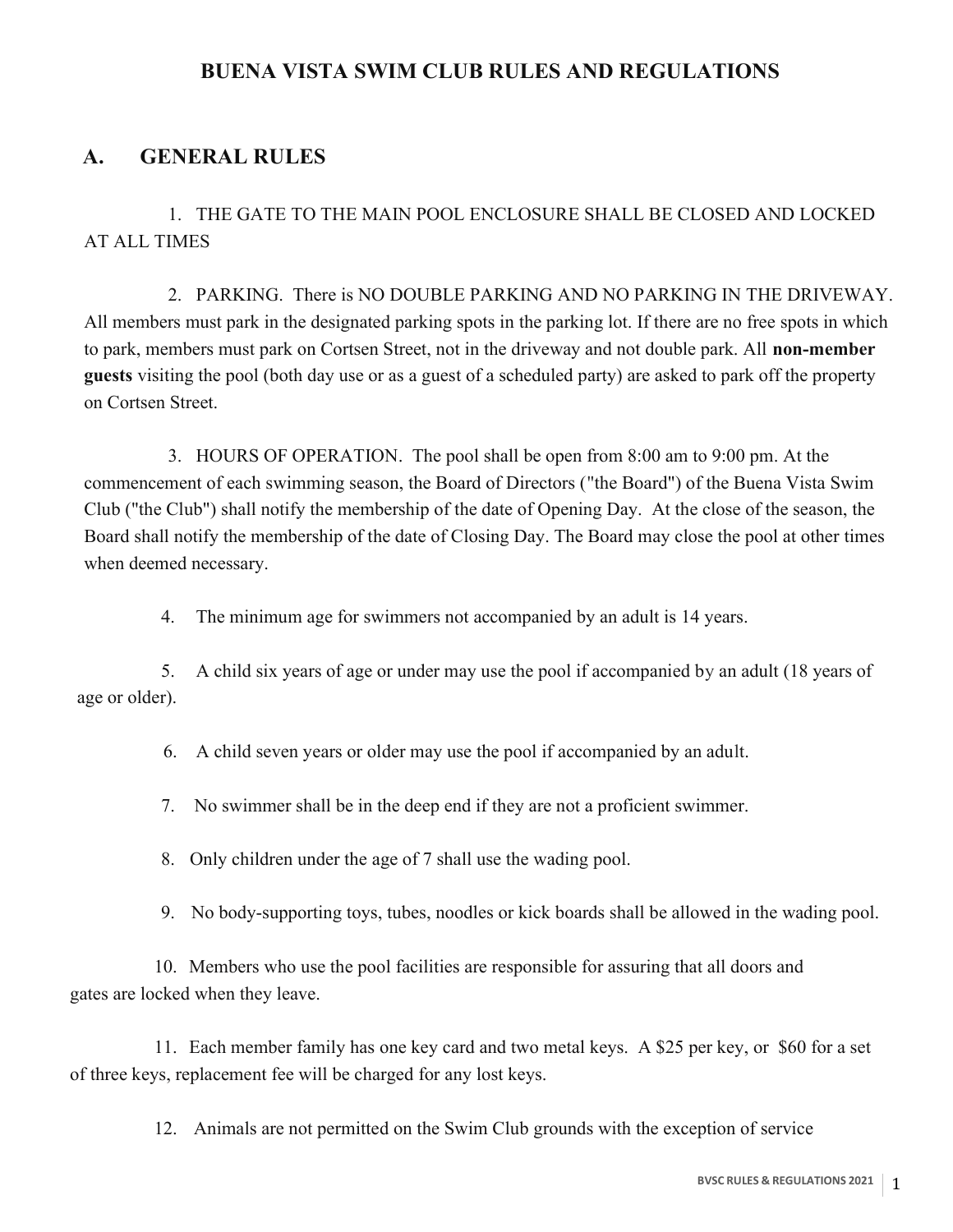animals. Any member requiring the use of a service animal shall notify the Board of Directors at bvscswimmail@gmail.com.

13. No food or drink is allowed in the pool.

14. Absolutely NO GLASS CONTAINERS of any kind are allowed on swim club grounds.

15. Upon entering the pool enclosure, members must record their key card number and registered names, and the number of guests via the appropriate QR code.

16. Parents will be financially responsible for damage to pool property caused by members of their family or their guests. They are also required to share with family and guests the rules of the pool.

17. No wooden or aluminum bats or hard balls are permitted at the Club. Only plastic or Nerfballs and bats will be allowed.

### B. GUEST RULES

1. Guests must be accompanied by a member.

2. There shall be a charge of three dollars (\$3) per swimming guest. There shall be no fee for adult guests (over 18) who do not wear swimming attire and are not intending to use the pool.

3. The fee for guests at special group events where food is being served shall be five dollars (\$5).

4. Any member may bring a up to nine (9) guests at any time. Ten (10) or more guests are considered to be a Party and must be arranged through the Activities Director.

5. Swim instructors and childcare providers are exempt from guest fees when providing said services.

6. All non-member guests visiting the pool (both day use or as a guest of a scheduled party) are asked to park off the property on Cortsen Street.

## C. DIVING RULES

1. All divers must consider the other swimmers before taking any dive into the pool. You are responsible for any accident you cause.

2 BVSC RULES & REGULATIONS 2022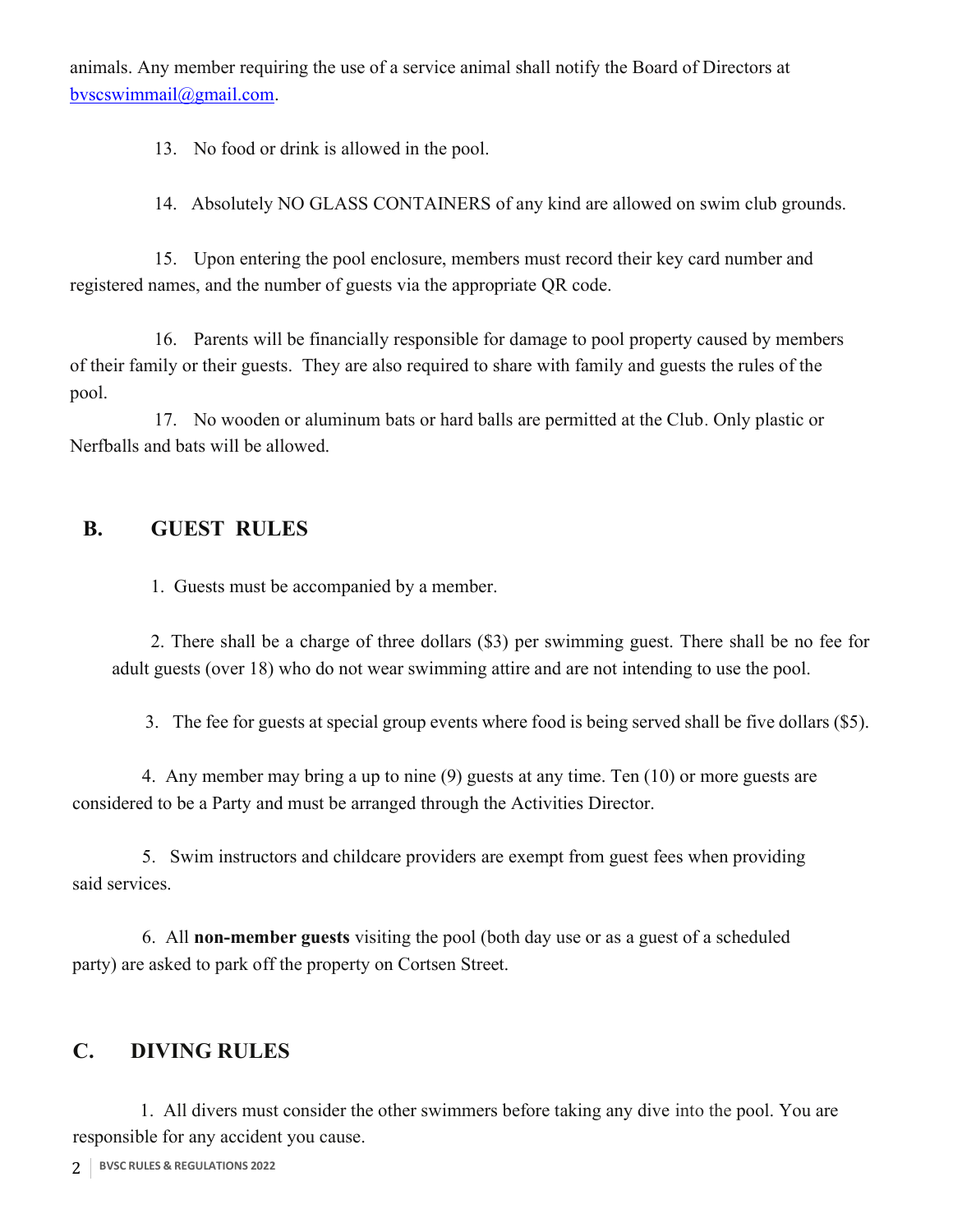2. When the pool is not crowded, diving from the edge of the pool is permitted in the area from the 4-foot mark to the 7-foot marker.

3. NO:

● Reverse or back dives

## D. FLOTATION DEVICES

1. SMALL rings & inner tubes are ok. Toys should not exceed 34"W x 72"L (i.e. these are toys designed for single person use.)

2. NO Toys designed for multi-person ("islands", large floating devices, etc.).

3. NO Large, ride-on animals style, torpedo style, etc. floats.

4. NO boats or rafts of any kind (nothing that when flipped over, creates a compartment style environment where others could become trapped or are unable to be seen).

5. NOT AT ANYTIME, should any device be jumped on from any location around the outside of the pool.

6. NOT AT ANYTIME, should any device be walked on, inside or outside of the pool.

7. FLOATING TOYS should not be used as "weapons" or to hit others with.

8. USE TOYS as intended…to sit on, lounge on, to float around the pool.

# E. HEALTH RULES

1. Do not use the pool if you are currently having active diarrhea, or if you have had active diarrhea within the previous 14 days.

2. All persons are encouraged to take showers before entering the pool.

3. Clean and appropriate swimming attire is required in the pool at all times.

4. The Club is a non-smoking facility and smoking is not allowed anywhere within the boundaries of the club property including but not limited to within the pool, the deck and grass areas surrounding the pool or within the parking lot.

5. Anyone who has an exposed wound, open blisters, cuts, etc, is advised not to use the pool.